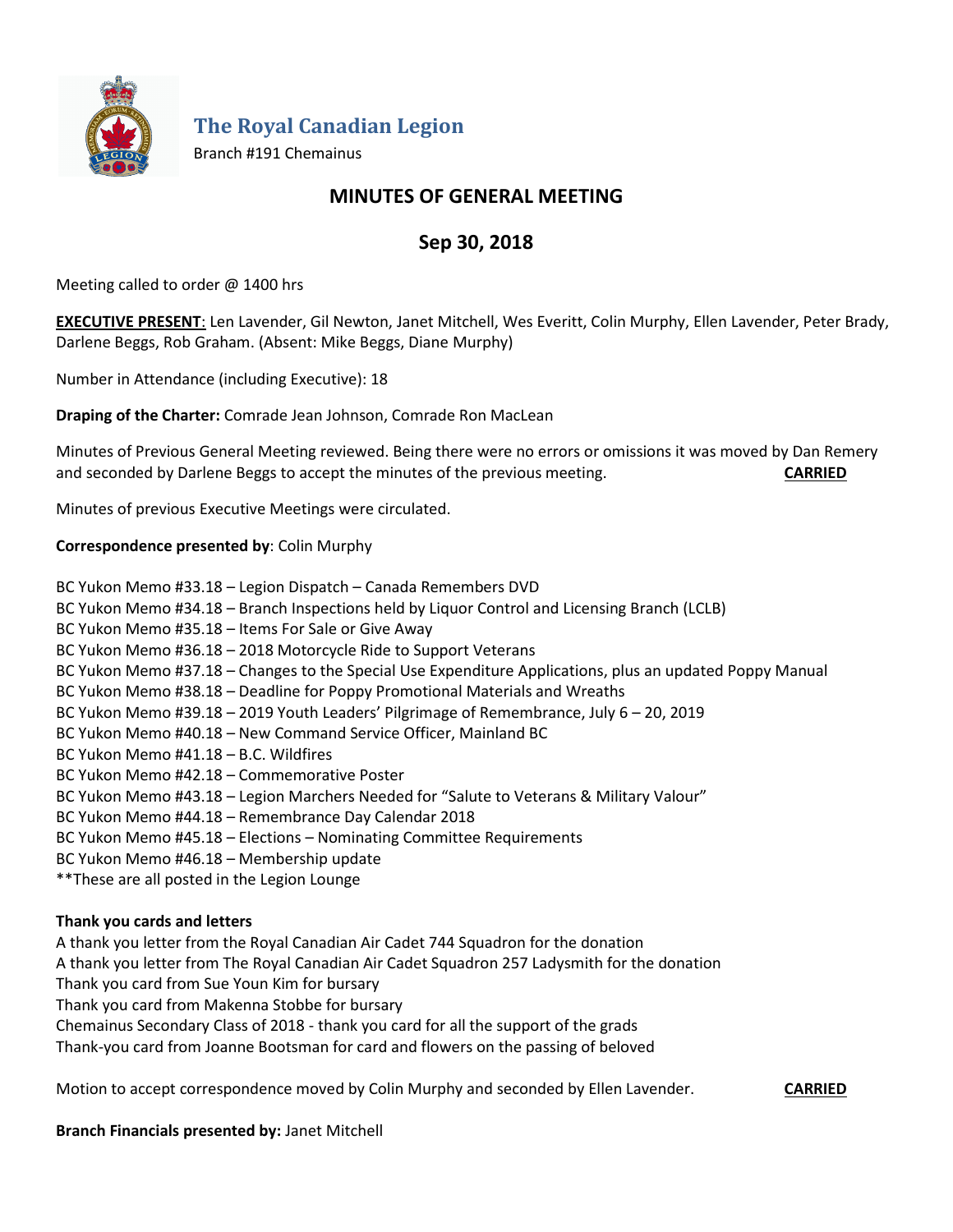Motion to accept Branch financials was moved by Janet Mitchell and seconded by Frans Vandenbrink. **CARRIED**

# **Bingo and Meat Draw report presented by:** Janet Mitchell

Reconciled Bingo Bank balance as of 31 Aug 18 was **7,537.80.** The branch has given out **6,842.00** in donations from Bingo. Meat Draw Bank balance as of 31 Aug 18 was **7,688.92**. The branch has given **5,679.10** in donations from here. Complete statements are available.

A motion was made by Janet Mitchell and seconded by Wes Everitt to accept this report as presented.

**CARRIED**

**Donations** presented by Janet Mitchell: No donations at present. Chemainus Valley Cultural Arts Society- \$1000 from Bingo North Cowichan Outreach Breakfast Program - \$ 1500 from Meat Draw BC Wildfires - SUE - \$1500 from Poppy Cockrell House - \$1500 from Bingo-rescinded since executive meeting Motion to accept donations (x3) made by Janet Mitchell and seconded by Dan Remery **CARRIED**

#### **COMMITTEE REPORTS**

### **Membership** presented by Darlene Beggs

The following new and transferring applicants are presented for membership to the Branch:

| Janie Dyson            | Associate Member           |
|------------------------|----------------------------|
| Geoff Dyson            | Associate Member           |
| <b>Greg Myers</b>      | <b>Affiliate Voting</b>    |
| <b>Carol Coles</b>     | <b>Affiliate Voting</b>    |
| Debra Callagan         | <b>Associate Member</b>    |
| <b>Trevor Avey</b>     | Ordinary Member - transfer |
| <b>Muriel Stoddard</b> | Associate Member           |
| Diana Dugan            | Associate Member           |
| David Olund            | Ordinary Member-transfer   |
| <b>Gerald Paige</b>    | <b>Ordinary Member</b>     |
| <b>Guy Hogg</b>        | <b>Ordinary Member</b>     |
| Maxine Lowick          | Associate Member           |
| Gordon Lowick          | <b>Ordinary Member</b>     |
| David Nielsen          | <b>Ordinary Member</b>     |

A motion was made by Darlene Beggs to accept these applications for membership in the Branch, seconded by Wes Everitt. **CARRIED**

A motion was put forward by Peter Brady that the Branch pays two years dues for a member with special circumstances for a total of 104.00 dollars to come from General Revenue seconded by Gil Newton. **CARRIED**

**PRO** presented by: Colin Murphy – Newsletter to be out by Thanksgiving.

**Ways and Means** presented by Ellen Lavender: Ellen reported there was a celebration on the weekend that netted the Legion approximately \$400.00 profit; as well they also donated their \$200.00 damage deposit back to the Branch. Tour de Rock will be on Tue 2 Oct 18 and then Vet's Dinner 3 Nov 18.

Remembrance Day – Soup and bun after the cenotaph ceremonies.

Will be having a Christmas Craft S ale on 1 Dec – will be renting tables  $@$  \$12.00 from 10 – 3.

Bake sale with a portion of proceeds from the day going to assist Esther with the Fyffe Memorial Christmas Dinner. An email soliciting interest in participating in the bake sale will be sent out by the office.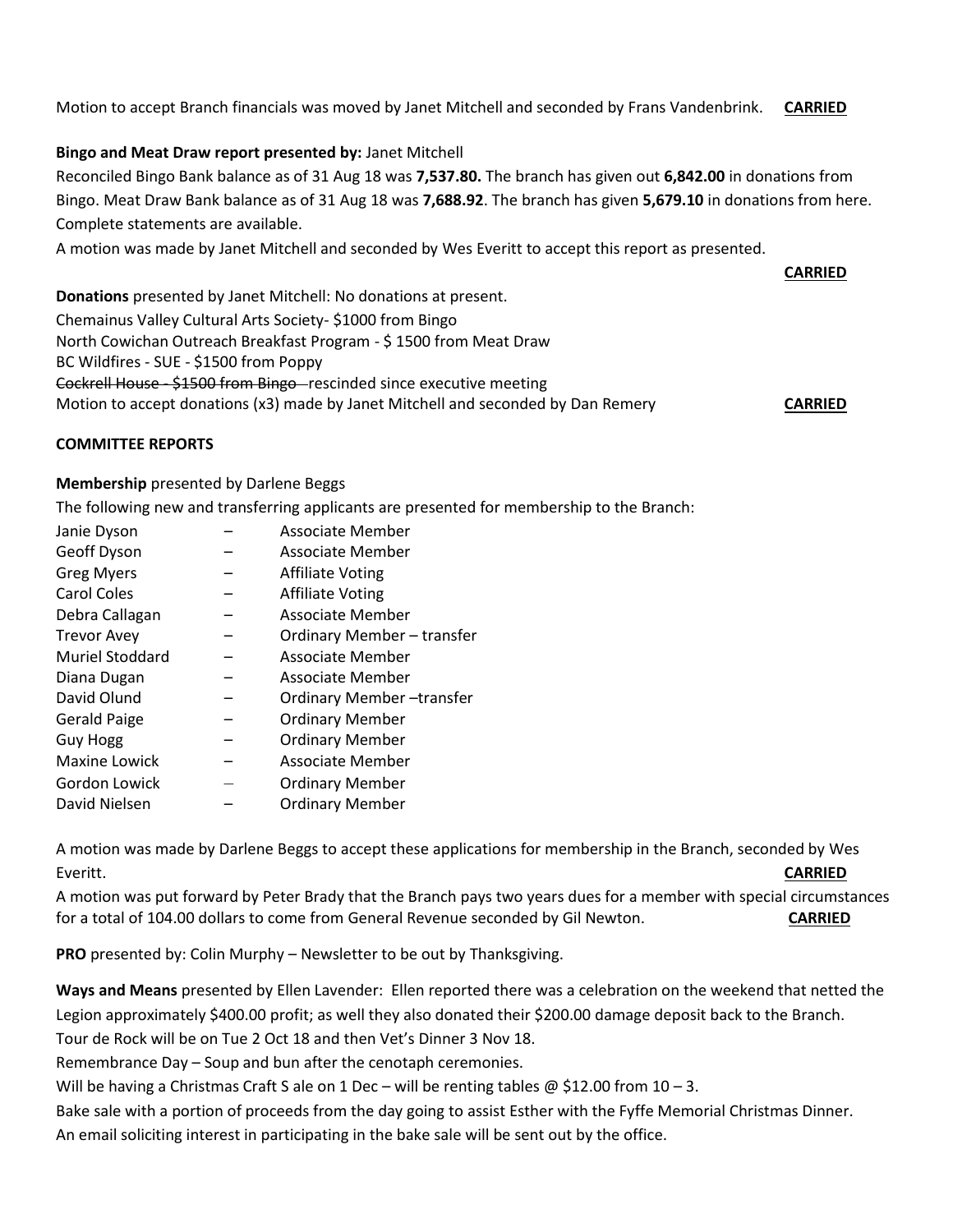#### **Sick & Visiting** presented by: Nil

**Youth & Sports** presented by Rob Graham: Rob reported that they only had the one dart team and presented a motion that the Legion pays the 125.00 half-fee from General Revenue. This was seconded by John Pimlott. **CARRIED**

### **Service Officer** presented by: NIL

**Poppy** presented by Janet Mitchell: The Tag Day schedule is now up in the Lounge. We are looking for volunteers as we have three weekends of tagging this year. Canvassing the businesses will start soon. Last year's total of 17,157.66 is our benchmark.

This year the 100<sup>th</sup> Anniversary of the 1<sup>st</sup> World War, cenotaph ceremony will dedicate a portion to commemorate that War.

Poster and Literary contest this year will be held without participation of St Joseph's School as it is closed. Janet is looking for someone to volunteer to take over the contest. She is trying to mentor some of the jobs she has volunteered for and it would be nice to have someone else learn the ropes. It is fun working with the students along with the schools and their families.

Janet presented a motion to pay 865.10 for the purchase of Legion Regalia seconded by Dan Remery. **CARRIED**

**Bar** presented by Peter Brady: NIL

**House** presented by Gil Newton: Gil reported that Kathy Copely had donated 30 fluorescent lights to the legion and offered thanks to Keith Palou for having done the gutters for us and Howard Ballard for burning the weeds again. No Smoking signs to be placed, Gil to check with municipal by-laws.

Gil reported that the fridge compressor and thermostat were replaced for a cost of 3263.00 and made a motion that funds be allocated for this and seconded by Frans Vandenbrink. **CARRIED**

**Zone Report** presented by Wes Everitt: Zone to conduct Bell-Ringing Ceremony at Parliament Bldg

Next Zone Mtg will be at Britannia Legion #7 18 Nov 18

Zone Commander to be absent on Santa duties for next meeting and will not be putting his name forward at elections in Feb. Host is being sought for the Zone Darts.

## **Honours and Awards** presented by Wes Everitt: Nil Report

There are still a number of pins to be picked up, as there is a cost to these it would be nice if people would come in and pick them up

Military Service Recognition Book 2018 will be issue prior to 11 Nov

**Sgt-at-Arms presented** by Wes Everitt: The entertainment has been arranged for Vet's Dinner Colour Party assisted at two COL's over the summer All school visitations have been scheduled and confirmed Summer dress ends 30 Sep 18

A motion was made by John Pimlott and seconded by Darlene Beggs to accept the committee reports. **CARRIED**

#### **OLD BUSINESS**